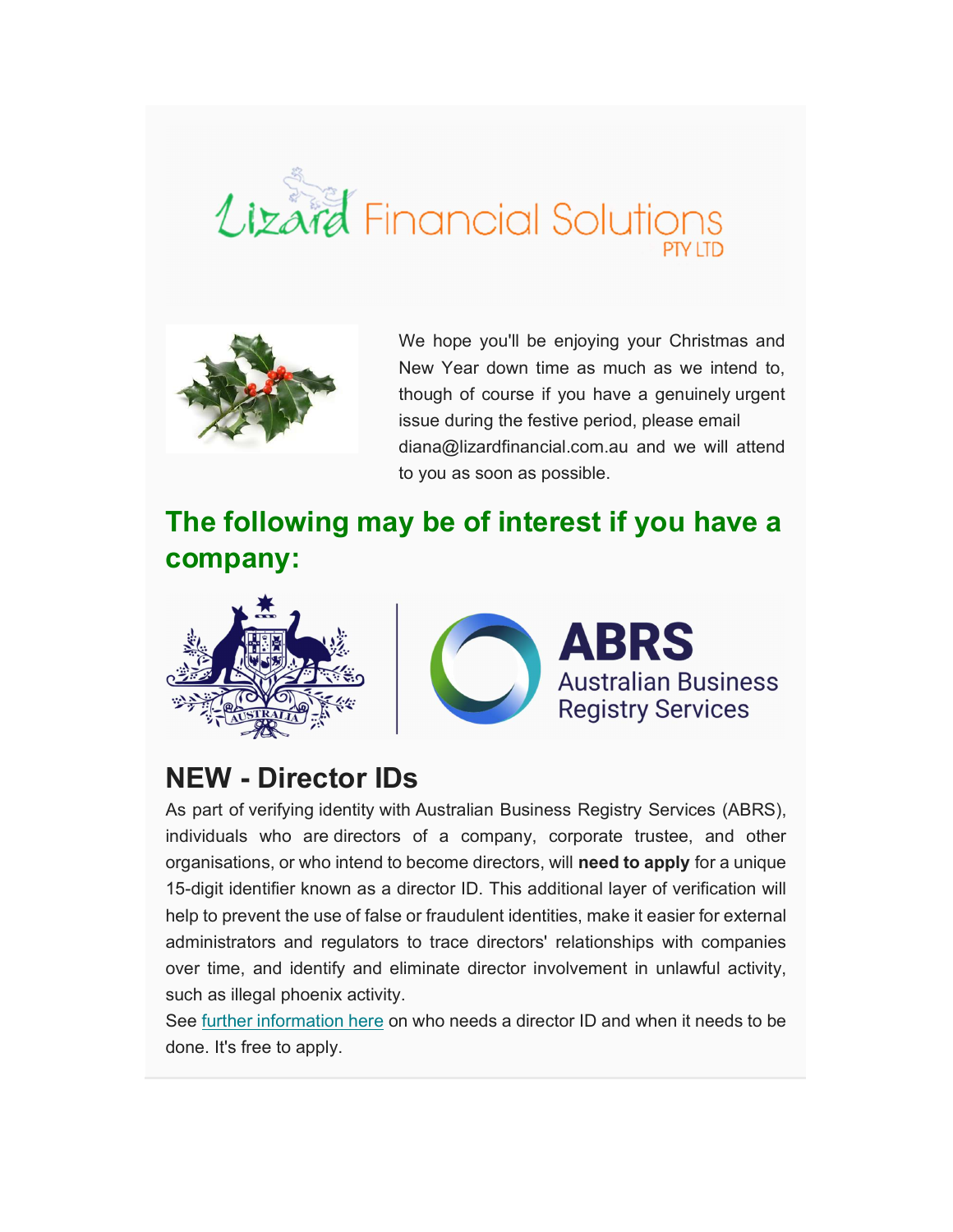You can apply now (no one else can do it for you). You will keep this director ID forever.

The fastest way is via the myGovID app. If you already have myGovID set up, applying for a director ID takes less than 5 minutes - we checked!

#### STEPS:

1. Have the information needed to verify your identity handy

2. If you haven't already got the myGovID app, see here for how to set it up. Note: myGovID is different to a myGov account.

- 3. Open this link to log in and start your director ID application
- 4. Accept or enter the code from myGovID
- 5. Confirm your name, date of birth, address, previous names, and that you are or intend to become a director
- 6. Complete the two forms of identity information
- 7. Send us a copy of your director ID printout

If you're not able to set up myGovID with Standard or Strong identity strength, you can also apply by phoning ABRS on 13 6250 (or +61 2 6216 3440 from overseas) with your tax file number (TFN) and information needed to verify your identity, OR via a paper application mailed back with the appropriate certified identity documents (though this is the slowest option).

myob

#### STP Phase 2

Single Touch Payroll (STP) Phase 2 commences on 1 January 2022, and will affect all employers. You now need to nominate the employment basis, income type, and home country for each employee, and each payroll category/item needs to be reclassified using the expanded options.

We have started updating our clients' accounting software in preparation for the change, and this should be completed over the holidays by 31 December 2021.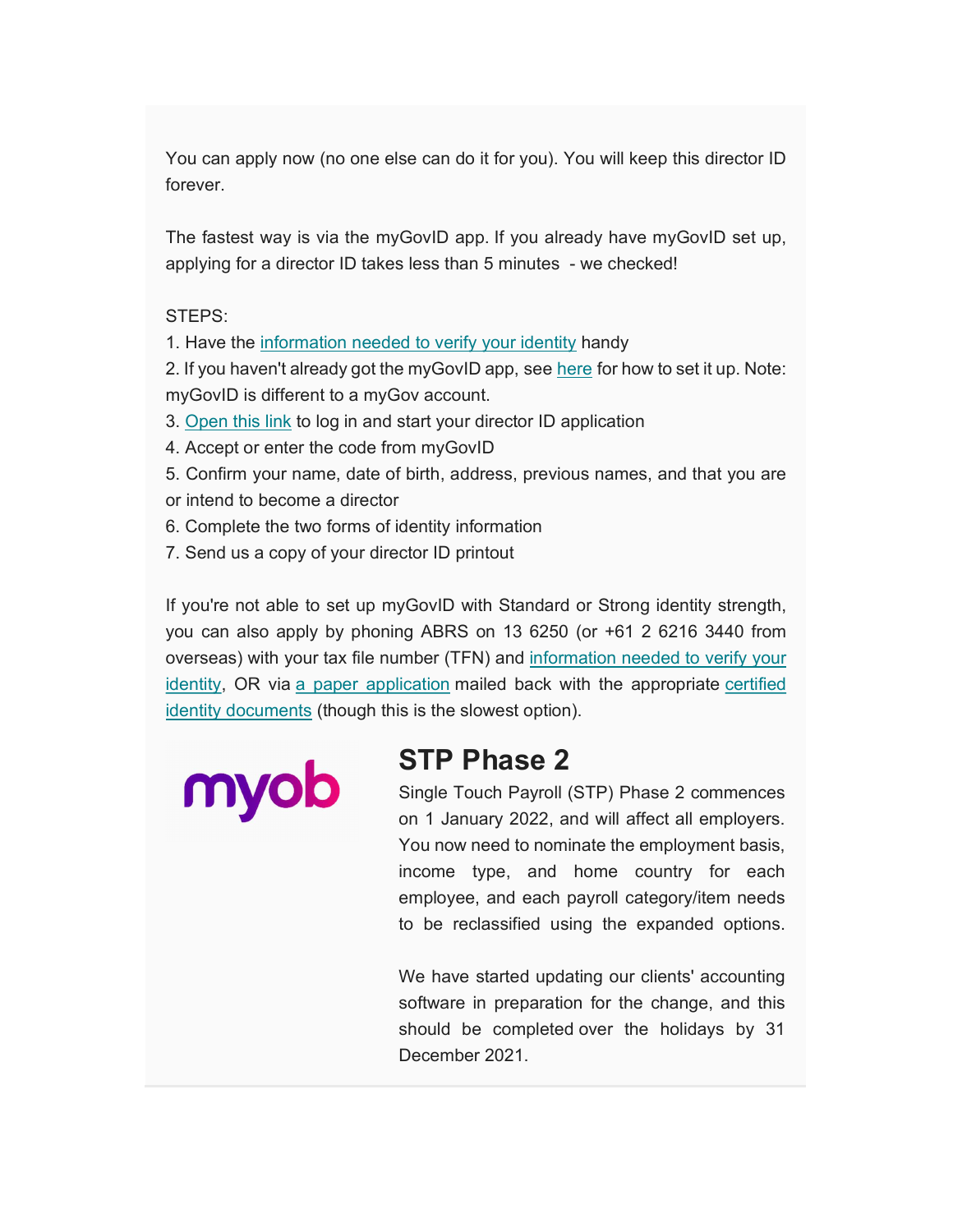We will email you to confirm when it is complete to give you an opportunity to double-check all the new classifications.

If you have any questions about this please let us know.

### Have you ever wanted to access MYOB while on holidays?

AccountRight has been accessible via a web browser for the last few updates, making it easier than ever to manage your business on the go. AccountRight 2021-8 will be released shortly, bringing with it the ability to redownload a bank file (in the web browser version), updates in preparation for STP Phase 2, and further general performance improvements.

Let us know if you need assistance downloading the latest version (if you use the PC Edition it should automatically update), and try out the online functionality here at app.myob.com/ or via the 'open in a web browser' button in your AccountRight desktop file.

# MYOB Capture App

MYOB have improved the Capture app, and it is included FREE with your MYOB Essentials or AccountRight subscription, to keep track of your receipts. Cut down your data entry (the app scans the receipt and pre-populates the bill in MYOB and can suggest a match in your bankfeeds), keep track of your deductions in a centralised and organised location, and give a clearer picture of how much you're spending. For more information and to download the app, click here now!